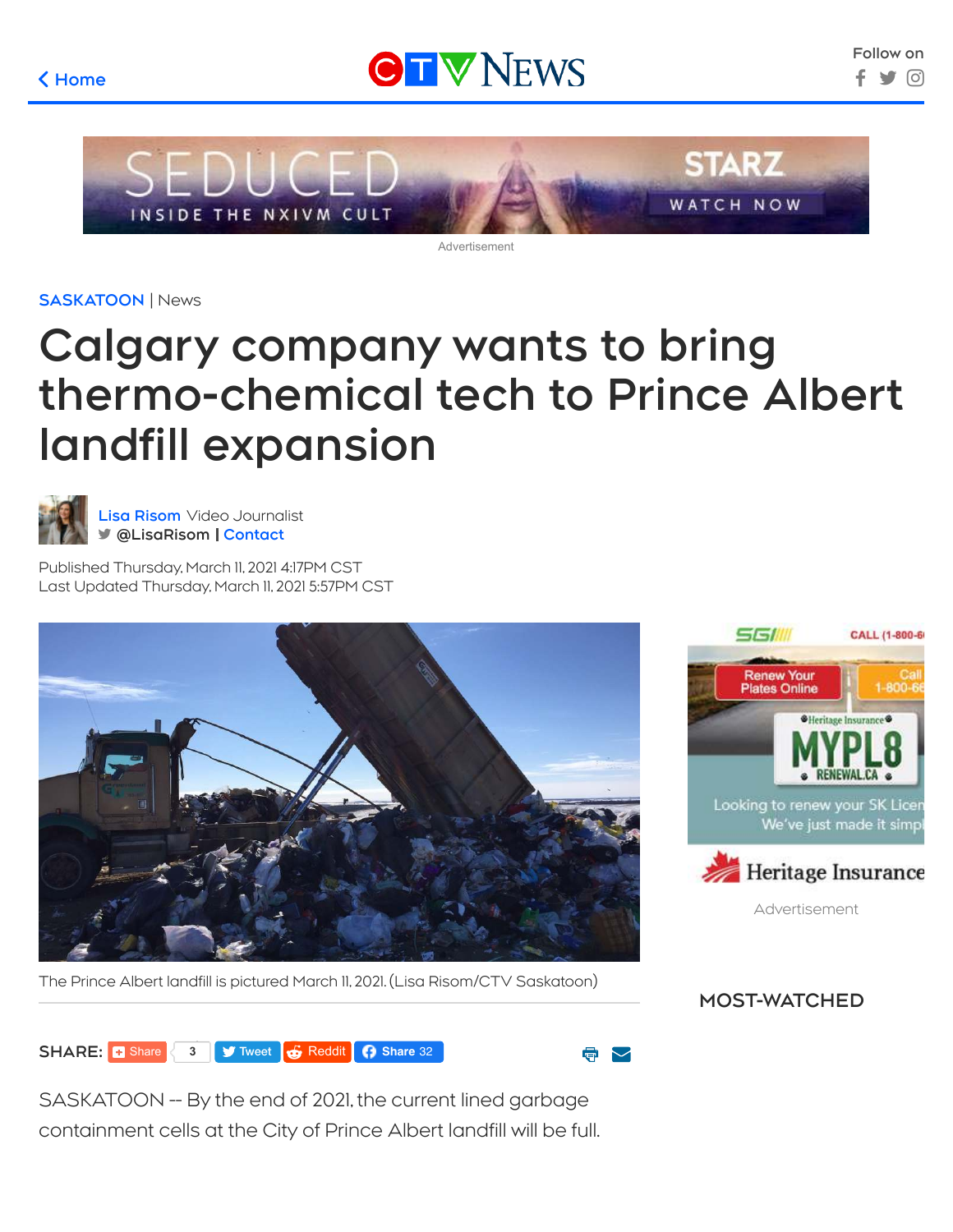A new waste conversion company says they want the city to consider using their thermo-chemical technology to extend the life of the new landfill cells.

"We don't burn garbage," said [VDQ-NRG](http://www.vdqnrg.ca/) Vice President of Sales James Kernaghan. "VDQ-NRG turns 90 per cent of garbage into clean energy and other products of value."

He's presented his company to the Prince Albert & District Chamber of Commerce and Prince Albert Regional Economic Development Alliance.

Kernaghan says VRQ-NGR plans to meet with Prince Albert city council and city managers in the near future. The company is willing to invest \$32 million of private money into a project that will employ 21 fulltime staff. He estimates the plant will get rid of 45,000 tons of waste every year and convert plastics to fuels.

The city has not spoken with VDQ-NRG according to capital projects manager Nykol Miller. She's the project manager of the city landfill expansion occurring this year.

The original estimate of expansion presented to city council in 2020 was \$3.5 million - but that price has since doubled, says Miller. The original estimate was done utilizing construction costs from 2015 and 2012.

"Prices have increased dramatically as have the requirements from the Ministry of Environment on cell construction so those two variables have resulted in the increased cost," said Miller.

The engineered lifespan of the City of Prince Albert garbage dump is 100 years. It's divided into cells. Each cell was estimated to have a 10-year lifespan.

"We've utilized currently two of the cells. One was built in 2002 and 2012 and we're reaching full capacity of that landfill so we needed to look at options of how we were going to expand and where to build our future cell" said Miller.



**[Trees removed from crash](https://saskatoon.ctvnews.ca/video?clipId=2161261) site**



**[Vacant hotel reopens](https://saskatoon.ctvnews.ca/video?clipId=2161259)**



**Humboldt Broncos survivor opens up about [recovering after the crash](https://saskatoon.ctvnews.ca/video?clipId=2161434)**



**[Call for surgery](https://saskatoon.ctvnews.ca/video?clipId=2161251) compensation**



**[Group has plan to save](https://saskatoon.ctvnews.ca/video?clipId=2161255) school**